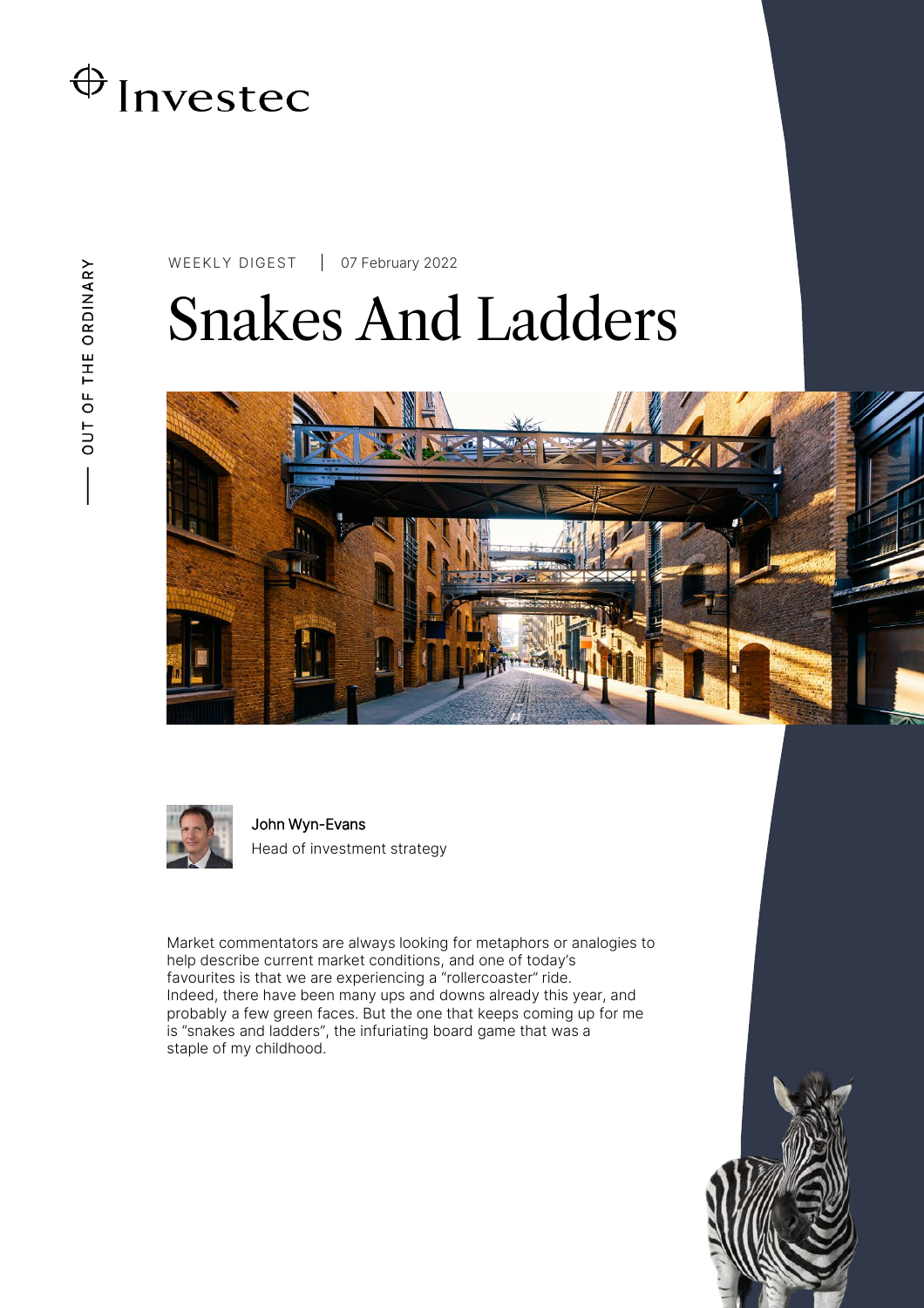I don't know if children today are being shielded from the nastier possibilities in life, but a quick search of the boards currently for sale suggests that this might be the case. The snakes often have big googly eyes and a relatively friendly demeanour with a limited length to their tails. The ones on my board looked downright evil, and the longest and most devilish one took you from square ninety-eight back to three. Brutal. It gave me nightmares, and the fact that I still remember it is testament to the impression it left on me.

#### A fall for Meta Platforms

All of which preamble leads to me observe that Mark Zuckerberg, Chief Executive of Meta Platforms (formerly known as Facebook), landed on the stock market equivalent of a nasty snake's head last week and watched his company's share price fall by 26.4% in one day. Admittedly, there have been bigger percentage falls in history, but none have resulted in such a spectacularly large loss of market capitalisation in one trading session (\$237 billion – which is more than the combined market cap of two of the UK's largest companies, BP and Diageo).

Whether the scale of the fall was fully warranted is up for debate, although the lack of any sign of a bounce on Friday suggests a ruthlessly efficient market. The key point is that companies whose current valuations depend heavily on profits that will be generated well into the future remain highly vulnerable to any recalibration when those profit expectations are lower. Meta was caught in a nasty set of jaws, namely weaker-then-expected user numbers and rising costs, and joined other high-profile names including Netflix, Spotify and Peloton in the doghouse.

But volatility was not confined to the downside. Ladders were also available to some. Snap, the parent company of Snapchat, fell 24% on Thursday as the market feared the worst from its results, only to rebound a staggering 60% on Friday when the results turned out to be somewhat better than expectated. Amazon's shares enjoyed a similar, if not quite as extreme, round trip, falling 8% on Thursday before bouncing 14% on Friday. Of course, in market cap terms that was enormous too, with more than \$200bn added.

Such moves are symptomatic of a period of transition, exacerbated further by indications of deteriorating market liquidity. Investors are grappling with the shift in monetary policy from ultra-loose to tighter; consumers are facing levels of price inflation not seen for decades; we're not quite sure if Omicron marks the beginning of the end of the pandemic; the geopolitical world order feels more unstable than it has done for years; and at the market level there has been a significant change of leadership from the new economy (technology and innovation) towards the old (energy and banks), possibly exaggerated by existing overweight positions in favour of the former group being reduced.

And as in a fractal design, there are layers upon layers of depth. At the highest level one can look at the divergence between long-duration/growth stocks and short-duration/value stocks, as we discussed last week. Another level down there is the separation of long-duration companies that generate profits today from those that don't. And then there is the difference between those that might be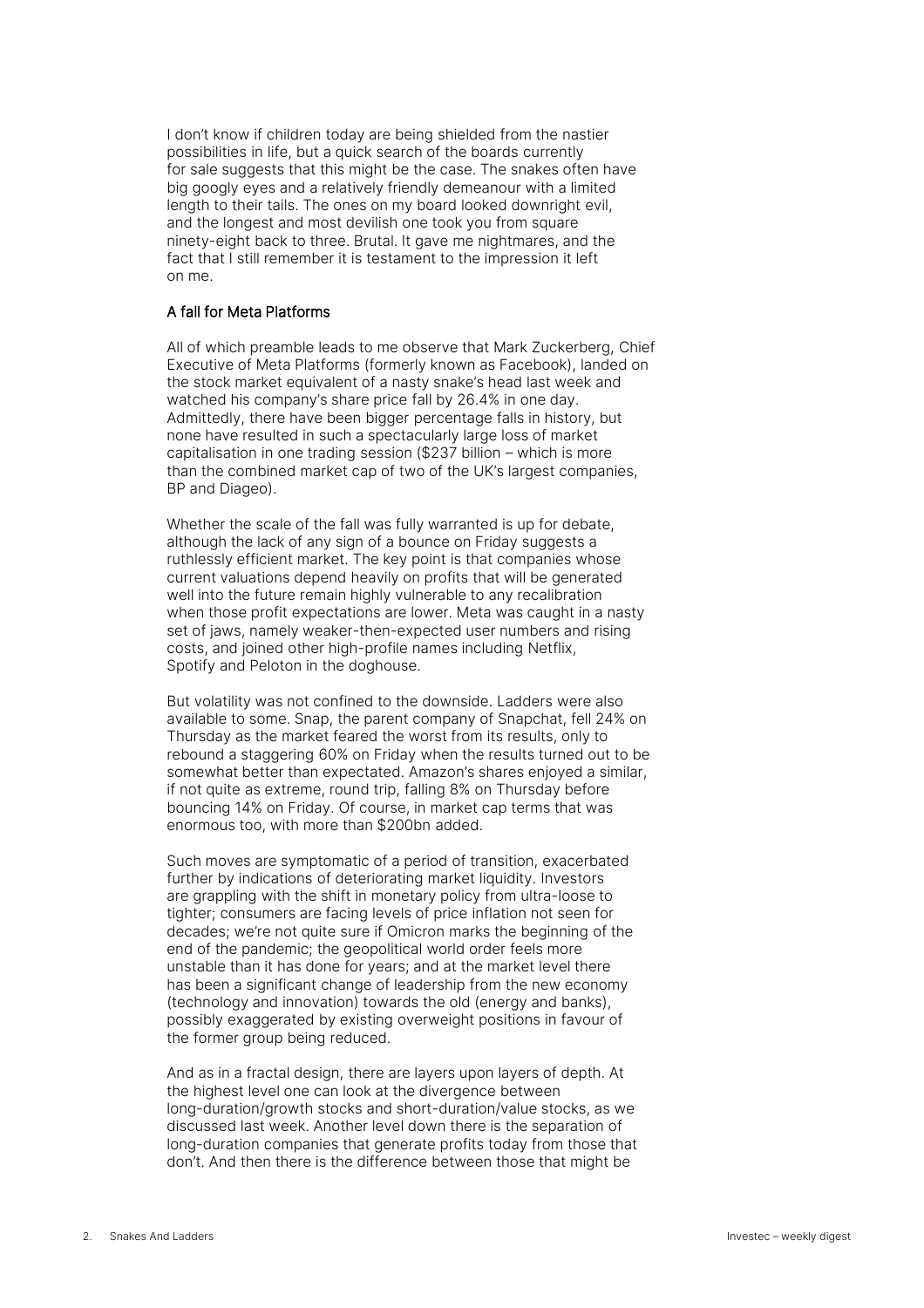close to a profitable inflection point and those that are not. Finally, there are those in the last group deemed to have enough cash in hand to have a fighting chance of becoming profitable and those that will run out of funds and be forced to recapitalise or go bust.

#### The cycle continues

Much of this feels a lot like the year 2000 to me, but with some crucial differences that continue to argue against the overall market meltdown predicted in some quarters. The similarities are that the market is in the process of sorting out the sheep from the goats. Buoyant liquidity and a speculative atmosphere created conditions in which pretty much all players were being valued as winners, which we know can rarely be the case. Total addressable markets just aren't big enough and competition is fierce, but the idea that one could spread a lot of chips around the table and that one of them would come up trumps was pervasive. And although it has worked quite well in the world of venture capital, one should remember that those players are getting in early and have a much deeper insight into the businesses they invest in.

Expectations are being reset to more realistic levels, but, as in 2000, there is still too much anchoring to past share prices and not to the underlying value of some of these businesses. It is this that perpetuates the "buy the dip" mentality: "If it was worth \$40bn a few months ago, it must be cheap at \$10bn". Not necessarily. The most experienced member of our asset allocation team recently rolled out the old phrase that it's not a bad time to "pay more to know more". In other words, let's allow things to settle down a bit, and if that means paying up for greater certainty of future returns, so be it.

The main difference between now and 2000 is that the market leaders are much more mature and embedded into daily life. They are highly profitable and generating bundles of cash from their operations. Yes, they are vulnerable to some derating, but we believe not to the extent that would be required to see markets halve, for example. And that's the US. The UK's market composition would appear to make it much less vulnerable, and the same goes for Europe, Japan and Emerging Markets.

It might well be that last week marked the peak of the latest bout of market volatility, especially as the big beasts of the US technology sector have now reported their results. Indeed, the US results season, which seems to play out a lot quicker than the UK and European ones, has not been at all bad in aggregate. With more than half of the members of the S&P 500 having reported (and more like three-quarters in market cap terms), the average company has beaten earnings expectations by 4.8%. OK, maybe not as strong as witnessed over the last few quarters, but supportive, nevertheless.

For the STOXX Europe 600 Index (which contains UK and European companies), the average positive surprise so far (with only a hundred or so having reported) is a similar 4.6%. It is also clear that earnings disappointments here are being punished much more harshly than positive surprises are being rewarded. Looking back through a couple of weeks' worth of our morning meeting notes, I can find either positive surprises or upper end of the range reports for several UK companies under coverage, including Compass, Diageo, Experian, Renishaw and Shell. They represent a pretty diverse set of industries, which is encouraging. And I'm struggling to find any big disasters.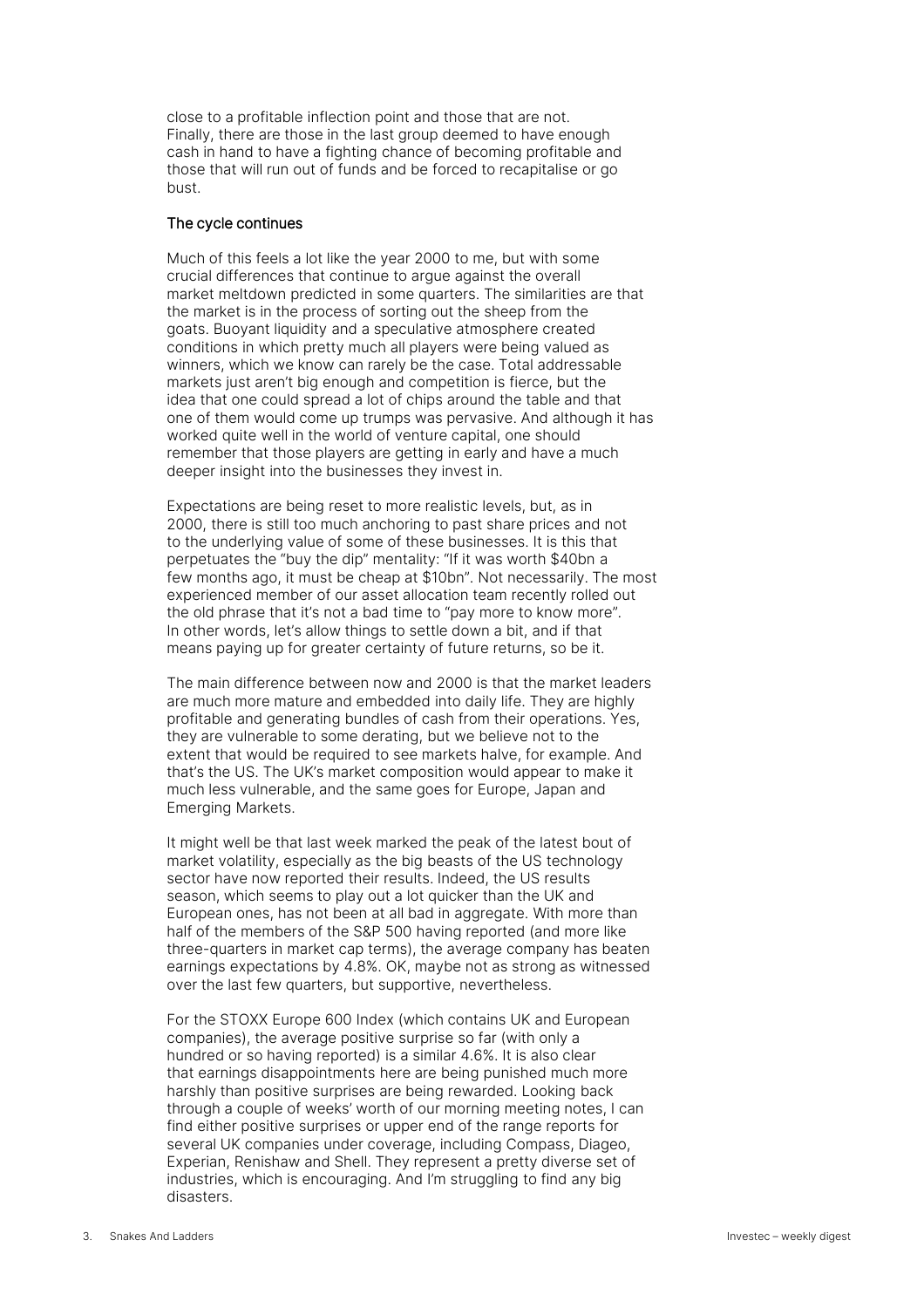As we have commented repeatedly in recent weeks, this year looks set to be a battle between the devaluing effect of higher interest rates and the earnings growth achievable by companies. Last week saw the interest rate ratchet being tightened a notch, with the Bank of England only narrowly deciding to raise the base rate by 0.25% rather than 0.5%. There have also been the first hints of a more aggressive approach emerging from the European Central Bank. But at least companies are holding up their side of the bargain for now. The first quarter (which we will see reported in late April and May) could be trickier thanks to rising costs, but the hope for more normal economic activity as Omicron fades also springs eternal.